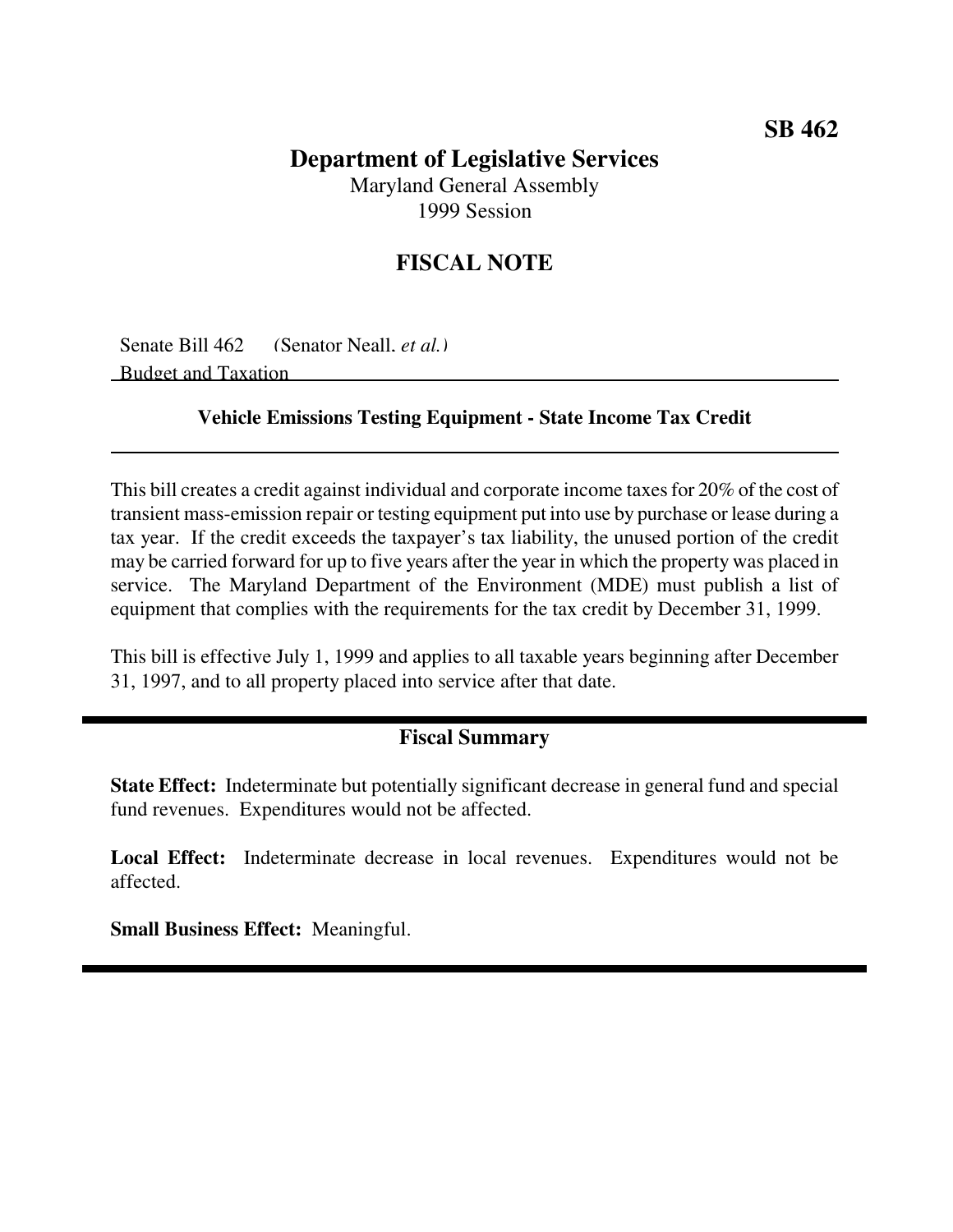### **Fiscal Analysis**

**State Revenues:** Currently, there are 293 MDE-certified public emission repair facilities and 150 fleet emission repair facilities. In addition, approximately 4,000 non-MDE certified facilities repair vehicles that have failed the Maryland Vehicle Emissions Testing Program (VEIP). Since the bill does not specify the types of transient mass-emission repair facilities that qualify for the credit, it is assumed that all 4,443 repair facilities mentioned above would qualify.

According to MDE, the average cost of transient mass-emission repair or testing equipment is approximately \$19,000. For illustrative purposes, if all 4,443 facilities purchase the repair equipment and claim the credit, State income tax revenues could decline by \$16.9 million in fiscal 2000. The actual impact depends on the tax liability of the business because the credit cannot exceed the entity's tax liability and on the proportion of facilities that lease rather than purchase the equipment.

Currently, service stations do not perform re-testing of vehicles that fail the dynamometer test at VEIP stations; however, service stations may be allowed to perform re-testing in future years. The cost of a dynamometer for re-testing purposes is about \$40,000. If service stations that conduct the re-testing claim the credit, the potential cost to the State in future years could increase.

If the credit is claimed against the corporate income tax, special fund revenues to the Transportation Trust Fund (TTF) would decrease since about 25% of corporate tax revenues are distributed to the TTF.

**Local Revenues:** Local revenues would decrease for those credits claimed against the corporate income tax since a portion of the TTF is distributed to local governments.

**Small Business Effect:** Costs of mass-emission testing and repair equipment would be reduced by 20% under this bill. Thus, any small business that qualifies for the credit would benefit.